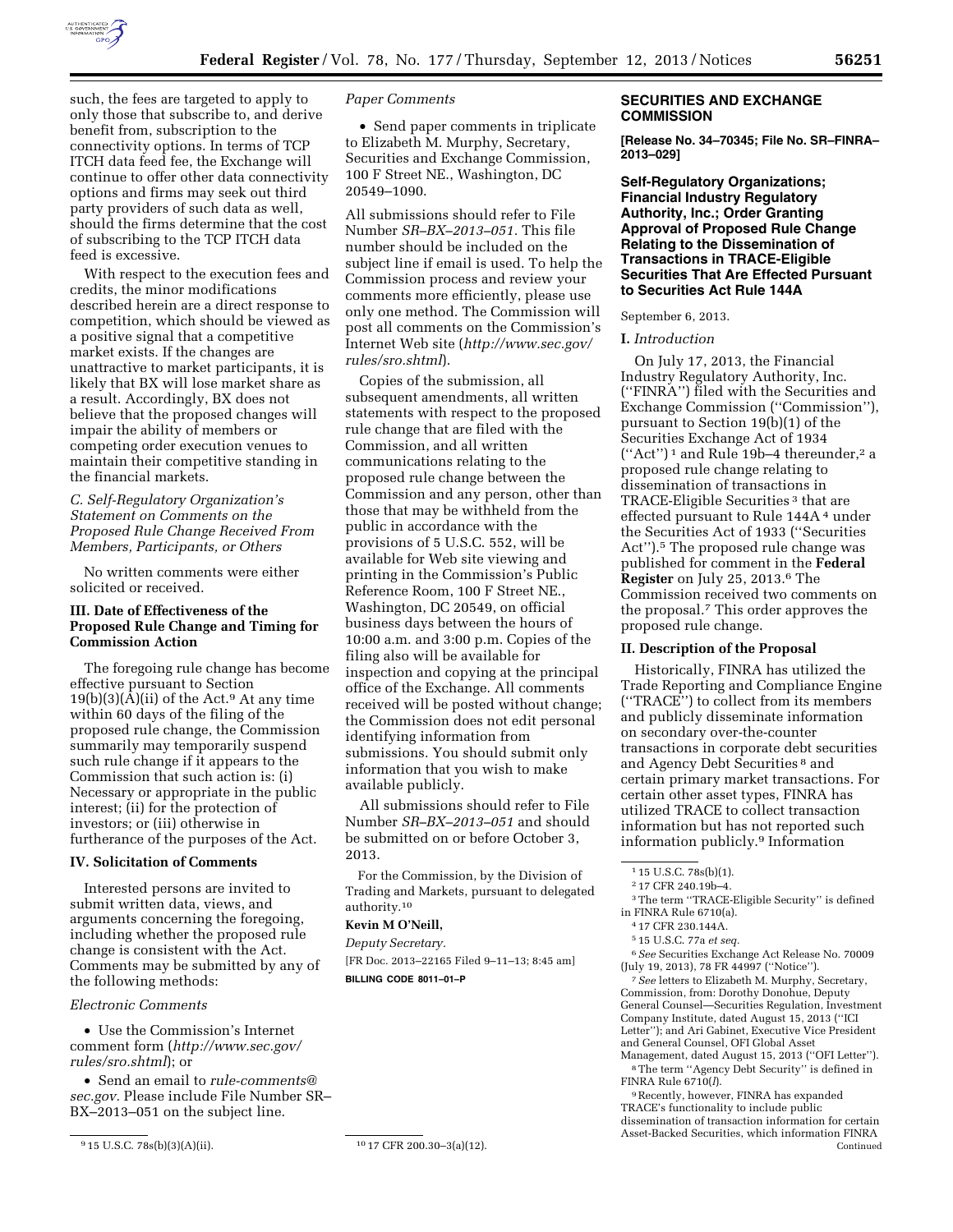regarding transactions in TRACE-Eligible Securities that are effected pursuant to Rule 144A under the Securities Act (''Rule 144A transactions'') falls into this category, as it is currently collected through TRACE but not disseminated publicly.

As FINRA notes, Section 201 of the Jumpstart Our Business Startups Act (the ''JOBS Act'') 10 directed the Commission to eliminate the longstanding prohibition against general solicitation and general advertising in offerings of securities pursuant to Securities Act Rule 144A and in certain other private placements.11 According to FINRA, up to this point Rule 144A transactions reported to TRACE have not been disseminated in part to avoid concerns about soliciting persons other than qualified institutional buyers (''QIBs'') for such transactions.12 As a result, price information regarding Rule 144A transactions has been limited, which has made it difficult for market participants to assess the quality of executions of Rule 144A securities or to compare them to executions of similar publicly traded securities of the same issuer or similarly-rated issuers.

FINRA now has proposed to provide for public dissemination of Rule 144A transactions and to make certain related changes to its rules, as described below.

## *Dissemination of Rule 144A Transaction Information*

Currently, FINRA Rule 6750(b)(1) states that FINRA will not disseminate information on a transaction in a TRACE-Eligible Security that is effected pursuant to Rule 144A. FINRA has proposed to remove that language from FINRA Rule 6750(b)(1) and amend FINRA Rule 6750(a) to include Rule 144A transactions among the transactions for which FINRA disseminates information immediately upon receipt of the transaction report, provided that the asset type involved in the Rule 144A transaction is currently subject to dissemination under FINRA Rule 6750.13 Consequently, only Rule 144A transactions in corporate bonds

12*See id.* 

will be newly disseminated as a result of the proposed rule change. The proposed rule change will not otherwise expand TRACE dissemination at this time.14

#### *Dissemination Caps*

Currently, there are dissemination caps in place for disseminated TRACE data, such that the actual size of a transaction over a certain par value is not displayed. FINRA has proposed that Rule 144A transactions be disseminated subject to the same dissemination caps that are currently in effect for a non-Rule 144A transaction in the applicable security.<sup>15</sup> Accordingly, the dissemination caps currently in effect for non-Rule 144A corporate bond transactions—\$5 million (''\$5MM'') for Investment Grade corporate bonds and \$1 million ("\$1MM") for Non-Investment Grade corporate bonds 16 would apply to the Rule 144A corporate bond transactions disseminated as result of this proposal. As a result, the size of a Rule 144A Investment Grade corporate bond transaction in excess of \$5MM would be displayed as ''\$5MM+'' and the size of a Rule 144A Non-Investment Grade corporate bond transaction in excess of \$1MM would be displayed as ''\$1MM+.''

# *Market Data*

FINRA has proposed to amend Rule 7730(c) to establish a real-time market data set for Rule 144A transactions (''Rule 144A Data Set'')—similar to the data sets for corporate bonds, Agency Debt Securities, and Asset-Backed Securities—which would consist of information disseminated immediately upon receipt of a transaction report for a Rule 144A transaction. FINRA also has proposed to amend Rule 7730(d) to establish a historic data set for Rule 144A transactions (''Historic Rule 144A Data Set''), also similar to the existing historic data sets for corporate bonds, Agency Debt Securities, and Asset-Backed Securities.17

16The terms ''Investment Grade'' and ''Non-Investment Grade'' are defined in FINRA Rules 6710(h) and 6710(i), respectively.

17The Historic Rule 144A Data Set would include Rule 144A transactions in securities subject to dissemination, effected as of or after July 1, 2002, and, among other things, would include uncapped

Relatedly, FINRA would amend the definition of ''Historic TRACE Data'' in Rule 7730(f)(4) to reference the three existing data sets and the proposed Historic Rule 144A Data Set and to clarify that the Historic Rule 144A Data Set would include all historic Rule 144A transactions reported to TRACE, except transactions involving a type of TRACE-Eligible Security that is not subject to real-time dissemination under FINRA Rule 6750. FINRA would further amend Rule 7730(f)(4) to define the existing historic data sets for corporate bonds, Agency Debt Securities, and Asset-Backed Securities, and to clarify, as applicable, that they do not contain historic Rule 144A transactions.

In addition, FINRA has proposed minor revisions to the TRACE fee table in the beginning of Rule 7730, and also to Rules 7730(c) and 7730(d), to clarify that the fees set forth therein apply only to the existing real-time and historic data sets for corporate bonds, Agency Debt Securities, and Asset-Backed Securities. FINRA has stated that it plans to file a separate proposal to address market data fees for the Rule 144A Data Set and the Historic Rule 144A Data Set.18 FINRA also has proposed to make a minor, technical revision to Rule 7730(d) to clarify that the 2012 Historic ABS Data Set includes the 2011 Historic ABS Data Set.

# *Effective Date of Proposed Rule Change*

FINRA has stated that it would announce the effective date of the proposed rule change in a *Regulatory Notice* to be published no later than 60 days following Commission approval, and that the effective date be no later than 270 days following publication of that *Regulatory Notice.* 

#### **III. Comment Summary**

The Commission received two comment letters on the proposal.19 Both commenters supported the proposal. One commenter stated that ''[t]he Rule 144A market has, over time, become a more mature and liquid market with no corresponding enhancement in its transparency,'' and that requiring information regarding Rule 144A transactions to be disseminated to the same extent as comparable non-Rule 144A transactions ''will provide enhanced transparency in a manner that addresses the potential negative impact

previously collected but did not disseminate. *See*  Securities Exchange Act Release No. 61566 (February 22, 2010), 75 FR 9262 (March 1, 2010) (approving SR–FINRA–2009–065); *see also*  Securities Exchange Act Release No. 66829 (April 18, 2012), 77 FR 24748 (April 25, 2012) (approving SR–FINRA–2012–020); Securities Exchange Act Release No. 68084 (October 23, 2012), 77 FR 65436 (October 26, 2012) (approving SR–FINRA–2012– 042). The term ''Asset-Backed Security'' is defined in FINRA Rule 6710(m).

<sup>10</sup>Public Law 112–106, 126 Stat. 306.

<sup>11</sup>*See* Notice, 78 FR at 44998.

<sup>13</sup>Equity securities transactions effected pursuant to Rule 144A are not reported to TRACE and are not the subject of FINRA's proposal.

<sup>14</sup>*See* Notice, 78 FR at 44999 n.24. As mentioned above, transactions in Agency Debt Securities and certain Asset-Backed Securities are currently disseminated. But there would be no additional transactions in such securities disseminated as a result of the proposal because Rule 144A is not used to effect transactions in such securities. There are also certain Asset-Backed Security transactions that are not currently subject to dissemination, which would preclude them from dissemination under the proposal at this time.

<sup>15</sup>*See* Notice, 78 FR at 44999.

volume information. However, like all other Historic TRACE Data, Rule 144A transaction data included in the Historic Rule 144A Data Set would be released subject to a delay of approximately 18 months from the date of the transaction. *See* Notice, 78 FR at 44999.

<sup>18</sup>*See* Notice, 78 FR at 45000 n.29.

<sup>19</sup>*See supra* note 7.